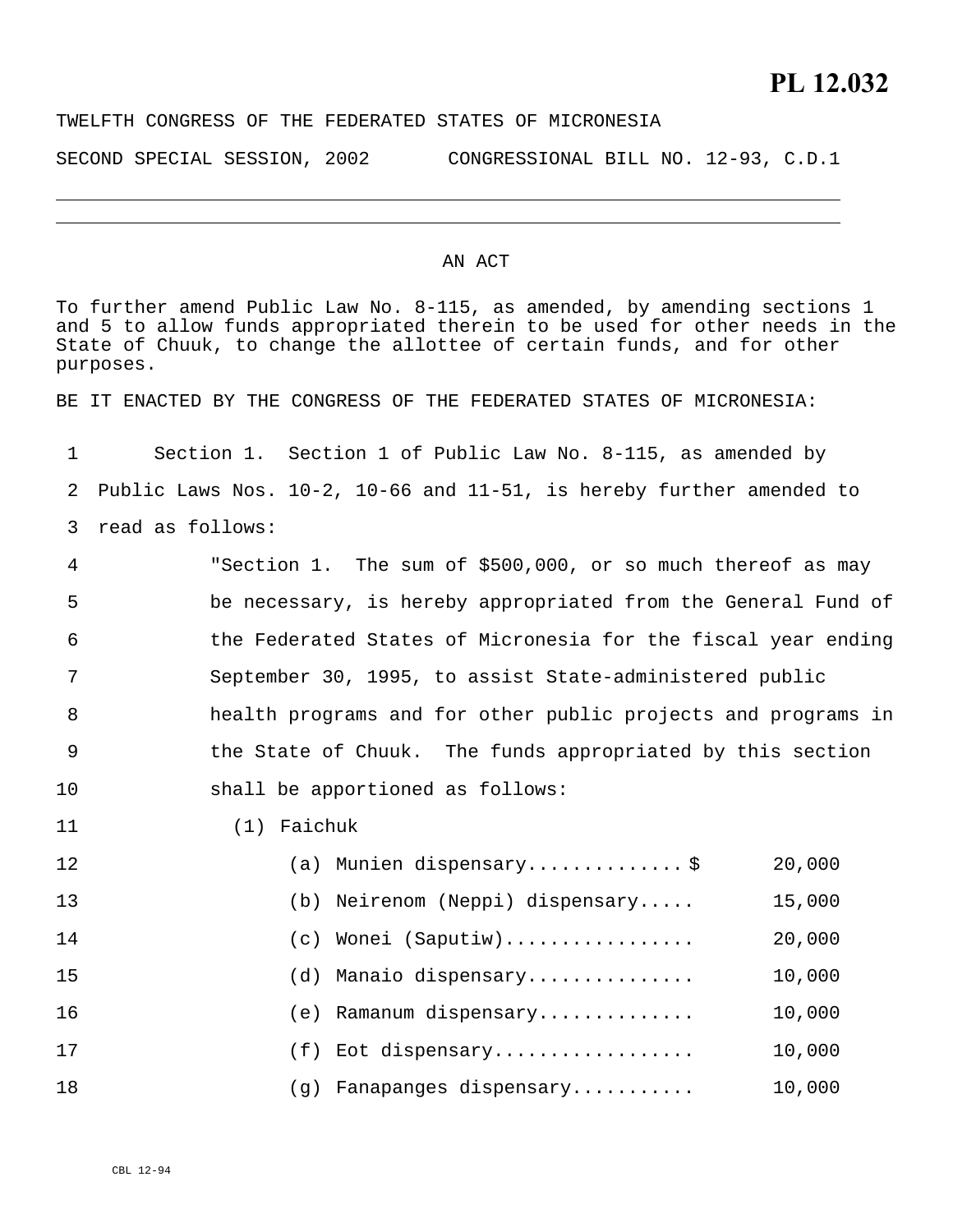| 1  | (h) Health aides training\$                 | 10,000  |
|----|---------------------------------------------|---------|
| 2  | $(i)$ Foup dispensary land lease            | 15,000  |
| 3  | (j) Foup (Netutu)                           |         |
| 4  | $(i)$ Land lease                            | 5,000   |
| 5  | (ii) Construction of dispensary.            | 15,000  |
| 6  | $(k)$ West Wonip                            | 10,000  |
| 7  | $(1)$ Pharmaceuticals                       | 20,000  |
| 8  | Southern Namoneas<br>(2)                    | 110,000 |
| 9  | Northern Namoneas<br>(3)                    | 70,000  |
| 10 | (4) Mortlocks                               |         |
| 11 | (a) Medical supplies and equipment and      |         |
| 12 | other needs, freight costs, repair and      |         |
| 13 | maintenance at the super dispensary, other  |         |
| 14 | social and economic projects and            |         |
| 15 |                                             | 23,447  |
| 16 | (b) Student financial assistance            |         |
| 17 |                                             | 20,000  |
| 18 | (c) Communications systems for              |         |
| 19 | municipalities                              | 6,000   |
| 20 | (d) Local leadership development            |         |
| 21 | program including travel to meet with other |         |
| 22 | State or National Leaders                   | 20,553  |
| 23 | (5) Northwest Islands                       | 20,000  |
| 24 | (6) Chuuk Hospital medical supplies and     |         |
| 25 | other medical needs                         | 60,000" |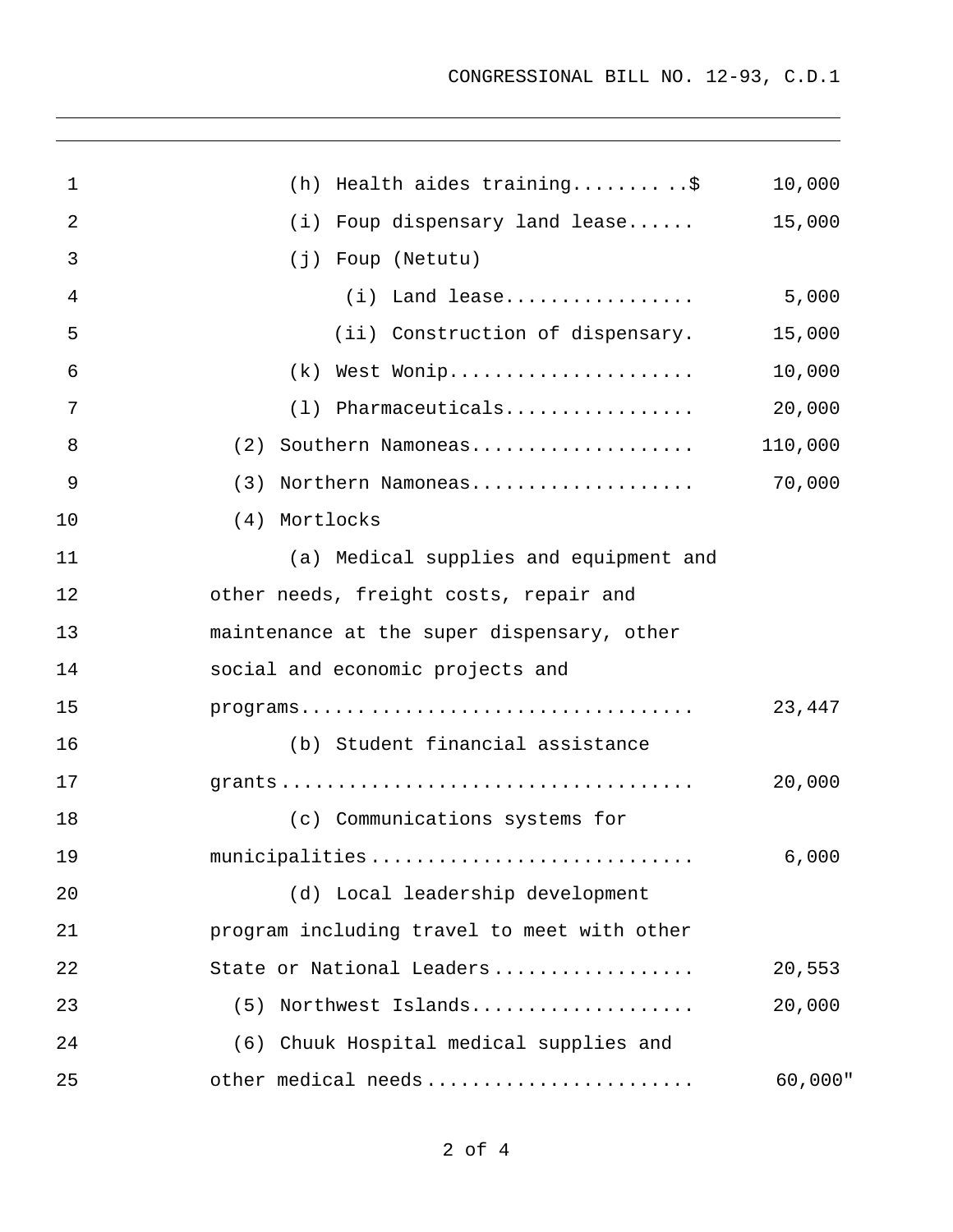CONGRESSIONAL BILL NO. 12-93, C.D.1

1 2 Section 2. Section 5 of Public Law No. 8-115, as amended by Public Law No. 10-37, is hereby further amended to read as follows: "Section 5. Allotment and management of funds and lapse date. 3 4 5 6 7 8 9 10 11 12 13 14 15 16 17 18 19 20 21 22 23 24 25 (1) All funds appropriated by this act shall be allotted, managed, administered, and accounted for in accordance with applicable law, including, but not limited to, the Financial Management Act of 1979. The allottee of the funds appropriated by subsections (1) and (6) of section 1 of this act shall be the Chuuk State Director of Health Services. The allottee of the funds appropriated by subsection (2) of section 1 of this act shall be the Chuuk State Commission on Improvement Projects. The allottee of the funds appropriated by subsection (3) of section 1 of this act shall be the Northern Namoneas Development Authority. The allottee of the funds appropriated by subsection (4) of section 1 of this act shall be the Vice President of the Federated States of Micronesia, or his designee. The allottee of the funds appropriated by subsection (5) of section 1 of this act shall be the Pattiw Development Authority. The allottee of the funds appropriated by section 2 of this act shall be the Governor of Kosrae or his designee. The allottee of the funds appropriated by subsection (2) of section 3 of this act shall be the Pohnpei Transportation Authority. The allottee of all other funds appropriated by this act shall be the

3 of 4